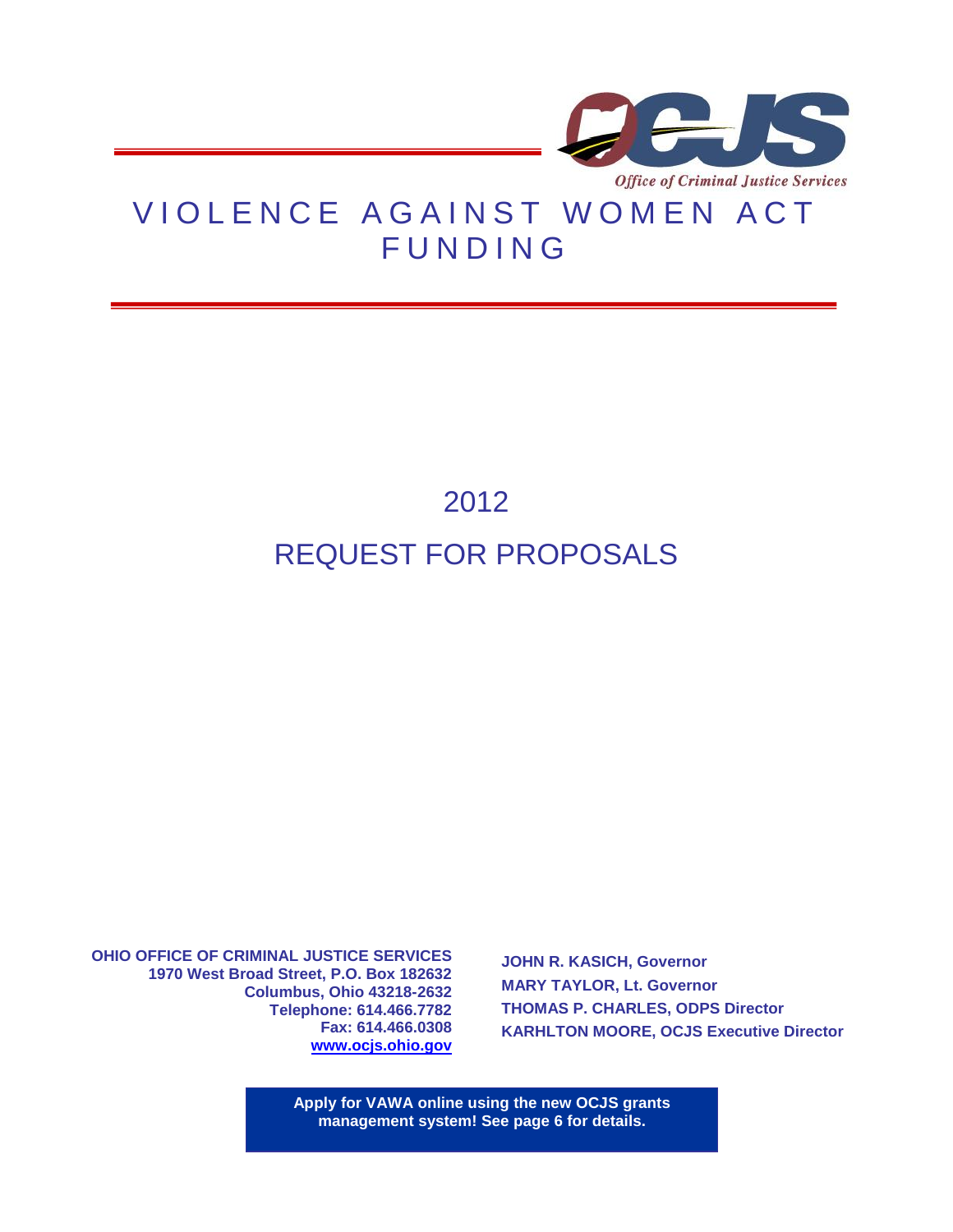## **OHIO OFFICE OF CRIMINAL JUSTICE SERVICES Violence Against Women Act Funding 2012 Request for Proposals C O N T E N T S**

| <b>OCJS and VAWA</b>                            | $\overline{2}$ |
|-------------------------------------------------|----------------|
| <b>What to Expect</b>                           | $\overline{2}$ |
| <b>Eligible Applicants</b>                      | 3              |
| <b>Eligibility Requirements</b>                 | 3              |
| Ineligible VAWA Proposals                       | 4              |
| <b>Applicant Training</b>                       | 4              |
| <b>Program Purpose</b>                          | 4              |
| Length of Funding                               | 5              |
| <b>Fiscal Considerations</b>                    | 5              |
| <b>Federal Allocation</b>                       | 5              |
| <b>Funding Cap</b>                              | 5              |
| <b>Match</b>                                    | 5              |
| <b>Proposal Components</b>                      | 6              |
| <b>Format and Submission</b>                    | $6\phantom{1}$ |
| 2012 VAWA Program Areas: Goals and Requirements | $\overline{7}$ |
| 2012 VAWA Proposal Narrative                    | 8              |
| <b>Unallowable Costs</b>                        | 12             |
| <b>Attachment A</b>                             | 13             |
| <b>Victim Service Consultation</b>              | 14             |

**The STOP Violence Against Women Act (VAWA) funding is federally administered by the Office of Justice Programs, Violence Against Women Office within the U.S. Department of Justice. The subgrant program emphasizes coordinated community approaches to reduce violence against women and to create mutually respectful partnerships between the justice system and victim services.**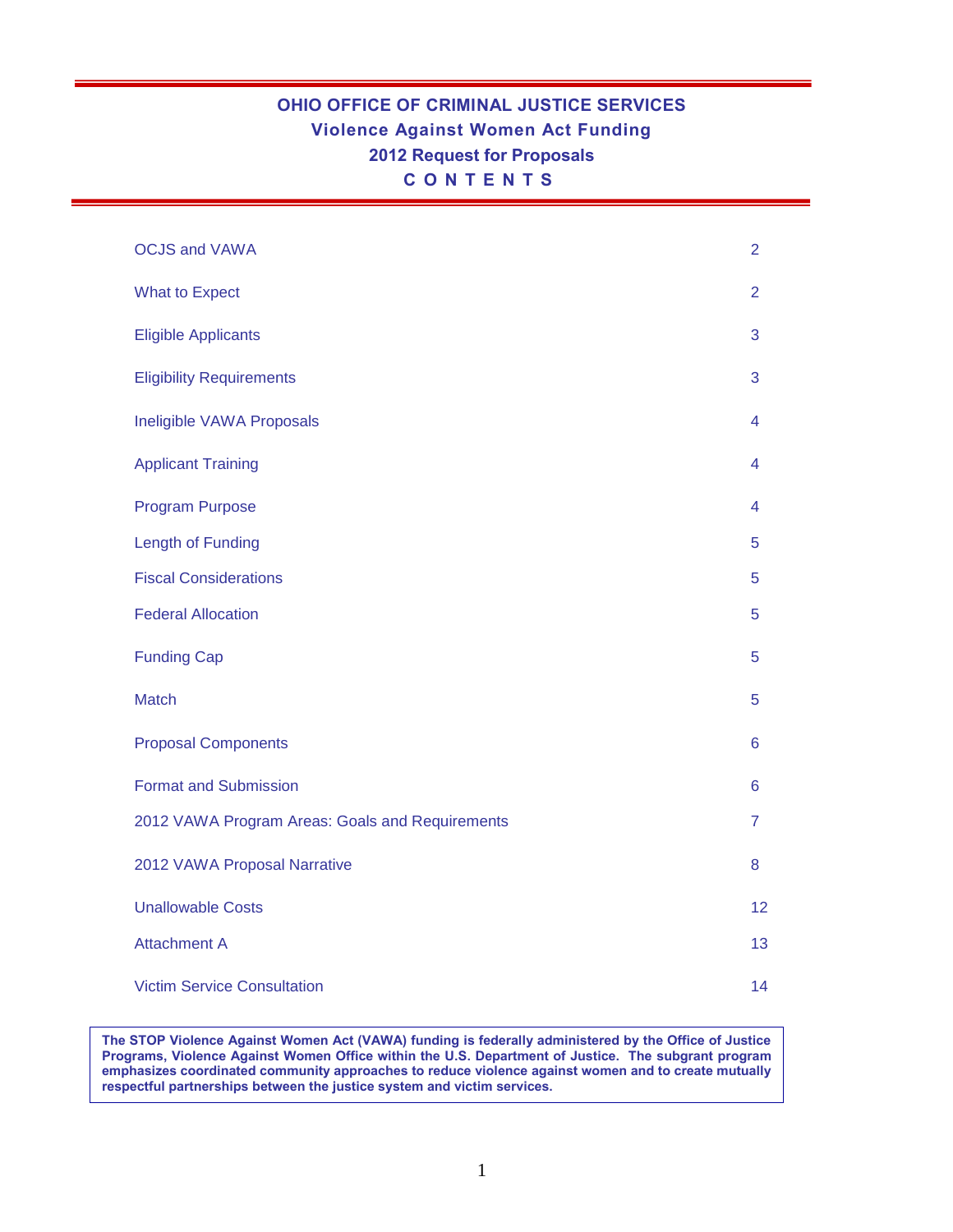#### **OCJS AND VAWA**

The Ohio Office of Criminal Justice Services (OCJS) is a division of the Ohio Department of Public Safety. By statute, OCJS is the lead justice planning and assistance office for the state, administering millions of dollars in state and federal criminal justice funding every year. OCJS also evaluates programs and develops technology, training, and products for criminal justice professionals and communities. OCJS has been designated by Governor John R. Kasich to administer the FY 2012, STOP Violence Against Women Act (VAWA) Grant Program.

Regional Planning Units (RPUs) provide criminal justice funding plans and technical assistance for the counties they serve. Local applicants in Cuyahoga, Franklin, and Lucas counties must apply for VAWA funding through their county RPU. Applicants in all other counties, as well as projects with statewide impact, apply directly to OCJS.

#### **WHAT TO EXPECT**

**Application.** For technical assistance on any part of the VAWA application, call OCJS at: 614.466.7782 and ask to speak to your Grants Coordinator.

Regional Contacts: <http://www.ocjs.ohio.gov/grants.stm>

If applying for a local project in Cuyahoga, Franklin, or Lucas counties, contact your RPU listed on page six.

**Review.** VAWA proposals will be competitively reviewed by OCJS staff and external criminal justice professionals. Internal compliance reviews are conducted and consist of reviewing the timeliness of financial and programmatic reporting. Project budgets will be reviewed to assure that costs are allowable and directly relate to the program. Final funding recommendations are made by the OCJS Executive Director.

**\*Peer Grant Reviewer.** OCJS encourages applicants to identify the name of a qualified professional who may have an interest in participating as a peer grant reviewer. Participating as a peer grant reviewer is an important role, and provides an excellent opportunity for participants to strengthen grant writing skills, and to gain knowledge or share programmatic best practices occurring throughout the field. Confirmation of reviewers will be based upon the number of applications that are received, availability, and other aspects related to coordinating review teams.

To register as a grant reviewer please visit [www.surveymonkey.com/s/OCJSpeerreview.](http://www.surveymonkey.com/s/OCJSpeerreview)

**Award.** Projects will be notified and required to complete all forms and pre award conditions electronically through the grants management system. Prior to funding, grantees will receive orientation information regarding funding conditions and grant management strategies. **All awards will be for 12 months of funding, operating from January 1, 2013 through December 31, 2013.**

**\*VAWA subgrantee pre-award conditions will include requiring a signed statement from the implementing agency acknowledging that activities will not be carried out that compromise victim safety and recovery:**

*The following activities have been found to jeopardize victim safety, deter or prevent physical or emotional healing for victims, or allow offenders to escape responsibility for their actions and cannot be supported with STOP Violence Against Women Formula Grant Program funding:* 

- *Procedures or policies that exclude victims from receiving safe shelter, advocacy services, counseling, and*   $\bullet$ *other assistance based on their actual or perceived age, immigration status, race, religion, sexual orientation, gender identity, mental health condition, physical health condition, criminal record, work in the sex industry, or the age and/or gender of their children;*
- *Offering perpetrators the option of entering pre-trial diversion programs;*
- *Requiring mediation or counseling for couples as a systemic response to domestic violence or sexual assault, or in situations in which child sexual abuse is alleged;*
- *Requiring victims to report sexual assault, stalking, or domestic violence crimes to law enforcement or forcing*   $\bullet$ *victims to participate in criminal proceedings;*
- *Relying on court-mandated batterer intervention programs that do not use the coercive power of the criminal justice system to hold batterers accountable for their behavior;*
- *Supporting policies that deny individuals access to services based on their relationship to the perpetrator;*
- *Supporting policies or engaging in practices that impose restrictive conditions to be met by the victim in order to receive services (e.g., attending counseling, seeking an order of protection);*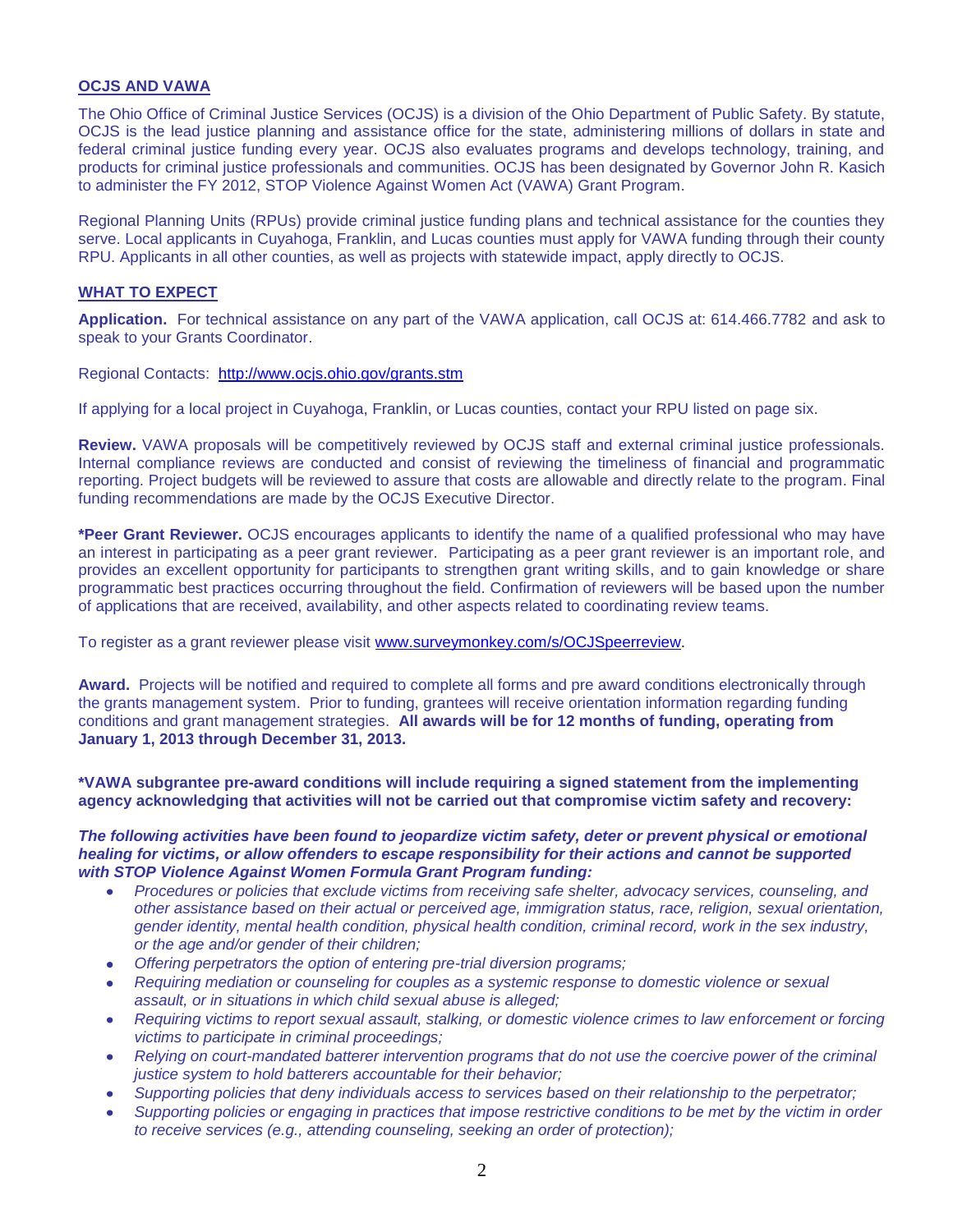- *Sharing confidential victim information with outside organizations and/or individuals without the documented*   $\bullet$ *consent of the victim;*
- *Placing of batterers in anger management programs; or,*   $\bullet$
- *Procedures that would penalize or impose sanctions on victims of domestic violence or sexual assault for failure to testify against the abuser and/or the perpetrator.*

*In addition, applicants should be cognizant of victim confidentiality. In accordance with 42 U.S.C. §*  13925(b)(2), applicants receiving OVW funding, and their subgrantees, must protect the confidentiality and privacy of *persons receiving OVW-funded services to support victims' safety. OVW grantees and their subgrantees are prohibited from disclosing personally identifying information collected in connection with services requested, utilized, or denied through the grantee and their subgrantee's programs, to any third party or third party database without informed, written, reasonably time-limited, consent of the person, unless compelled by statutory or court mandate. In this case, grantees and subgrantees must make reasonable attempts to provide notice to victims affected by the disclosure of information. They must also take necessary steps to protect the privacy and safety of the persons affected by the release of the information. Regarding unemancipated minors or persons with disabilities lacking capacity to consent, a parent or guardian may consent to the disclosure; however, if the parent or guardian is the abuser of the minor, the person with disabilities, or the minor's other parent, he or she is prohibited from giving consent to the disclosure.*

#### **ELIGIBILE APPLICANTS**

All VAWA applicants must have an organization, or subgrantee, that will serve as the fiduciary agent and assume overall responsibility for the grant. Eligible VAWA subgrantees include:

- 1. A unit of local government or council of governments. A unit of local government has legislative autonomy, jurisdiction, and authority to act in certain circumstances. Units of government include a city, county, township, or village. If two or more jointly apply, they must designate one body to take the lead role and identify that agency's fiscal officer, or
- 2. Local and state nonprofit, non-governmental victim service programs.
- 3. Law enforcement agencies applying under this solicitation must be in compliance with crime statistics reporting, using either the Ohio Incident-Based Reporting System or Uniform Crime Reporting Summary System, per Ohio Revised Code Section 5502.62(C)(6).

#### **ELIGIBILITY REQUIREMENTS**

- 1. All applicants, with the exception of a victim service provider, must submit a signed letter (Attachment A) with their proposal. The letter must state that applicant has consulted with a state or local victim service provider during the course of developing the application in order for the request to be considered eligible and complete. The Attachment A will be uploaded with the Collaboration Board Letters as an attachment (**see page 10)**
- 2. Projects applying under VAWA must have a collaboration group representing law enforcement, prosecution, victim service providers, and any other applicable agency/representative that will help to inform the project's activities and goals.
- 3. Domestic violence service providers/agencies that receive funding under this solicitation are not required, nor should they report identifying information regarding clients served to the Homeless Management Information System. Identifying information includes individually identifying information for or about an individual including: information likely to disclose the location of a victim of domestic violence, dating violence, sexual assault, or stalking, including a first and last name, a home or other physical address, contact information (including a postal, e-mail or Internet protocol address, or telephone or facsimile number, a social security number, and any other information, including date of birth, racial or ethnic background, or religious affiliation, that, in combination with any of the above information, would serve to identify any individual.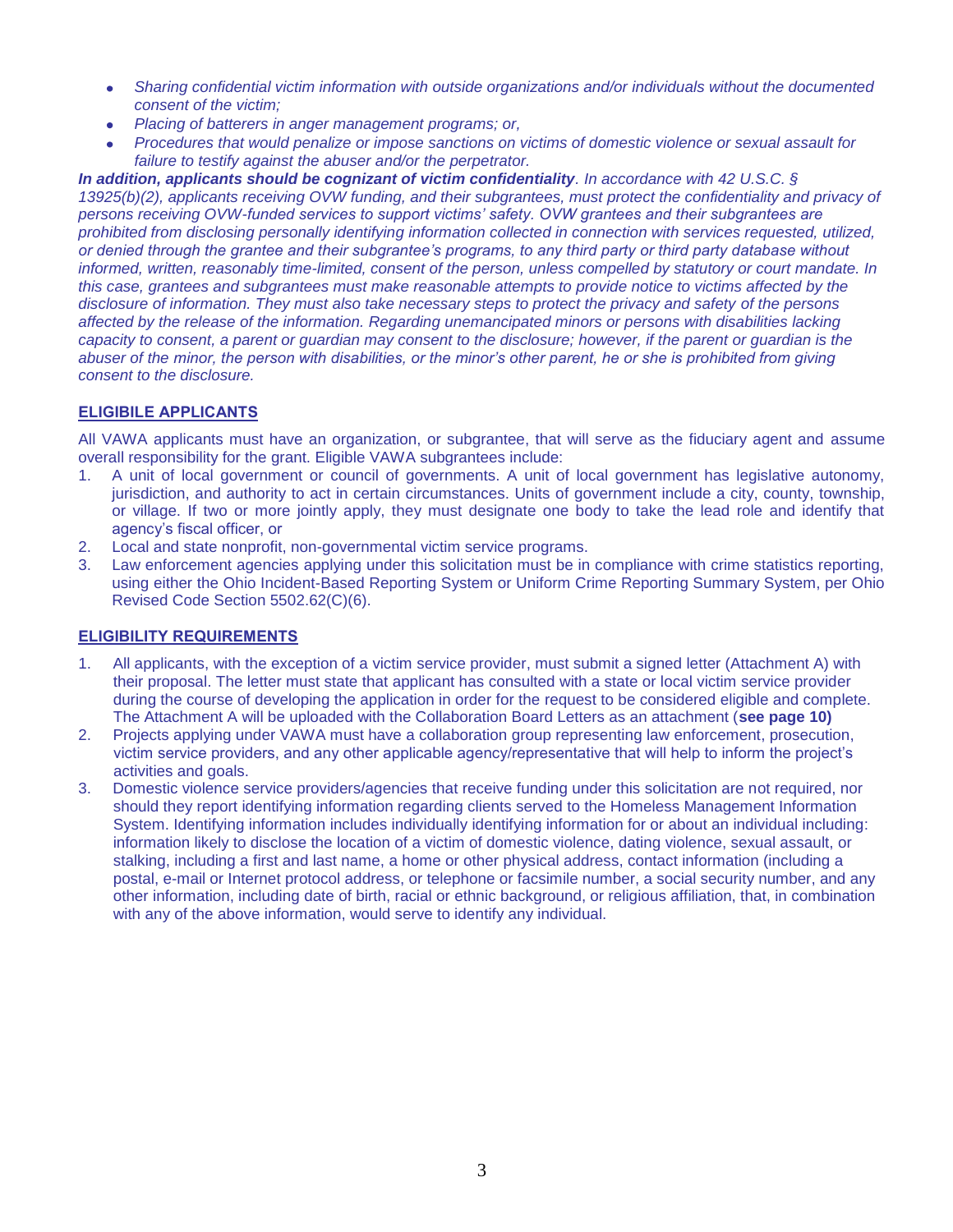#### **INELIGIBLE VAWA PROPOSALS**

Ineligible VAWA proposals include: activities focused exclusively on minors (birth-13 years) or prevention; batterer treatment projects; divorce assistance projects, legal separations and child custody projects; and legal or defense services for perpetrators of violence against women.

#### **APPLICANT TRAINING**

OCJS will be hosting a voluntary Grant Bidder's Conference on May 4, 2012 from 9 a.m. to noon at the Ohio Department of Transportation building located at 1980 W. Broad Street, Columbus, Ohio, in the auditorium. The Bidder's conference will discuss the application process and provide detailed information that will be useful in preparing a Justice Assistance Grant (JAG) and/or Violence Against Women Act (VAWA) grant application. Individuals interested in attending must register for the Bidder's Conference. Changes to the scoring matrix will be addressed at the training. **Registration is required for attendance to the Bidder's Conference and space is limited**. Please visit <http://www.surveymonkey.com/s/BiddersConference> to register.

In addition to this year's Grant Bidder's Conference OCJS will host a training on how to submit an application through OCJS's new Grants Management System. The training is scheduled from 1 to 4 p.m. at the Ohio Department of Transportation building located at 1980 W. Broad Street, Columbus, Ohio, in the auditorium.

**Registration is required for attendance to the Grants Management System training and space is limited.** Please visit<http://www.surveymonkey.com/s/C38RNN7> to register.

#### **PLEASE NOTE: Due to space limitations, SEPARATE REGISTRATION IS REQUIRED for the Bidder's Conference and Grants Management Training.**

#### **PROGRAM PURPOSE**

VAWA applicants may apply for funding under one of the following Program Areas:

- **VA1 Training.** Supports training for law enforcement officers, judges, prosecutors, and court personnel.
- **VA2 Enhancement Efforts.** Supports the development, training, and expansion of units of law enforcement officers, judges, prosecutors, and court personnel.
- **VA3 Policy and Protocol Development.** Supports the implementation of more effective law enforcement, court/prosecution policies, protocols, orders, and services.
- **VA4 Data Collection and Communication Systems.** Supports the installation of computerized systems to identify and track protection orders, arrests, and violations of orders, prosecutions, and convictions.
- **VA5 Victim Service Programs and Visitation Centers.** Supports the development and strengthening of victim service programs and visitation centers.
- **VA6 Stalking Programs.** Supports the development and strengthening of programs to address stalking.
- **VA7 Sexual Assault Nurse Examiners (SANE).** Supports training for sexual assault forensic medical examiners.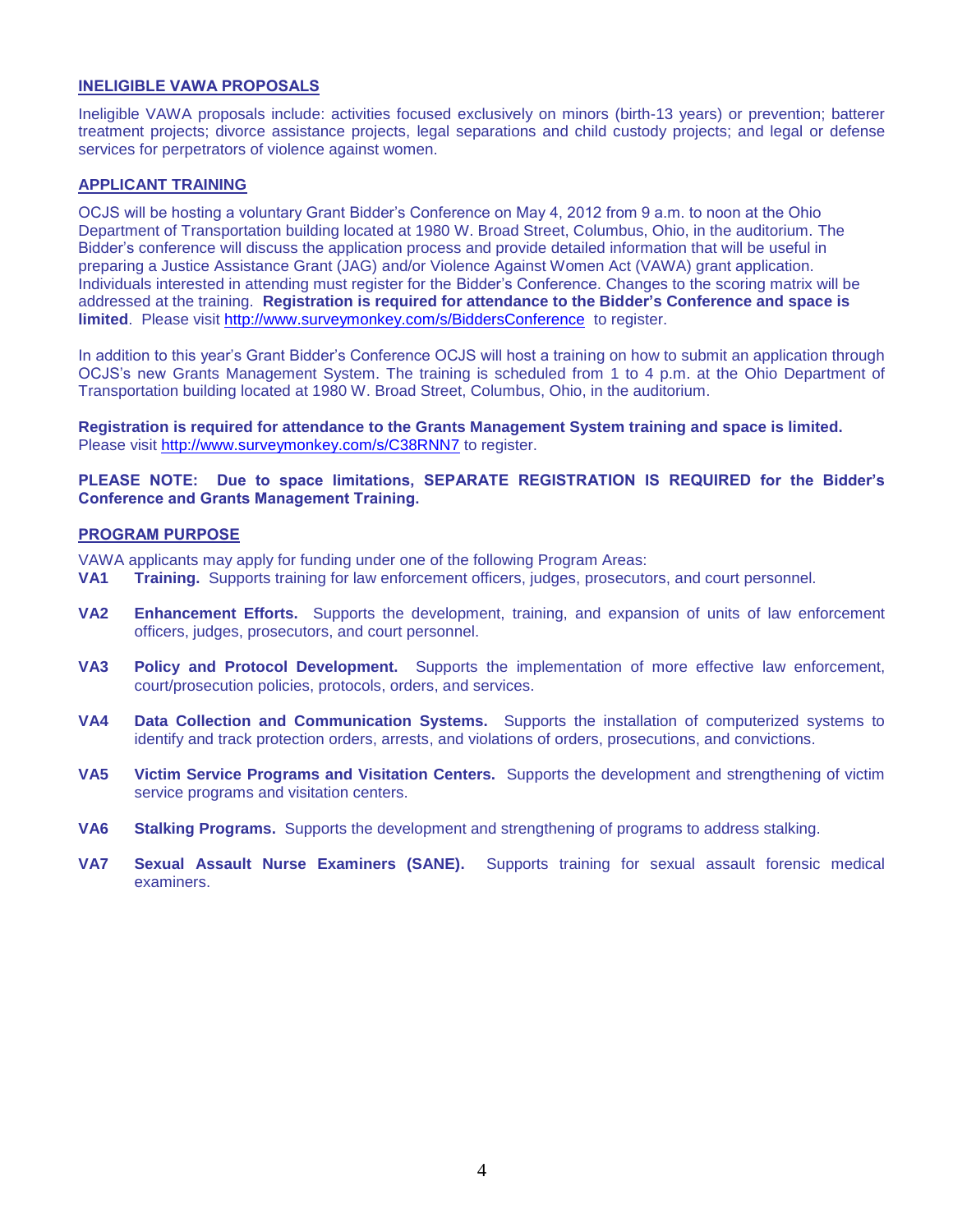#### **LENGTH OF FUNDING**

Projects may apply for 12 months of funding, operating from January 1, 2013 to December 31, 2013.

#### **FISCAL CONSIDERATIONS**

**No funding can be used to purchase food and/or beverages for any meeting, conference, training, or other event. Exceptions to this restriction may be made only in cases where such sustenance is not otherwise available (i.e., extremely remote areas), or where a special presentation at a conference requires a plenary address where there is no other time for sustenance to be attained. Such an exception would require prior approval. This restriction does not apply to water provided at no cost, but does apply to any and all other refreshments, regardless of the size or nature of the meeting. Additionally, this restriction does not impact direct payment of per diem amounts to individuals in a travel status under your organization's travel policy.**

#### **FEDERAL ALLOCATION**

Federal requirements mandate the VAWA funding distribution within Ohio's justice system. OCJS determines funding categories for projects based on the agency implementing the project and the services most directly supported by the project. All of the allocation categories mentioned below are disbursed based on the type of organization that benefits from the VAWA program and the type of services supported by the program. Discretionary funding may be used for any of the categories at the discretion of OCJS.

- **Law Enforcement** 25%
- Prosecution 25%
- Victim Services 30% (\*10% must go to culturally specific community-based organizations)
- Court 5%
- Discretionary 15%

\*Pursuant to the Violence Against Women and Department of Justice Reauthorization Act of 2005 (H.R. 3402), STOP funding decisions must take into consideration that 10% of the 30% that is allocated to victim services must be distributed to community-based organizations that provide culturally specific services. Culturally specific services describe the types of activities such groups offer in response to obstacles perceived when accessing mainstream services.

#### **FUNDING CAP**

Agencies may apply for a **maximum of \$60,000** in federal VAWA funds. Requests that exceed the funding cap will not be reviewed or considered.

#### **MATCH**

All VAWA awards are required to provide a cash or in-kind match of at least 25 percent of the total project cost. The match requirement is with the exception of projects funded out of the victim service allocation, if the benefit/purpose of the project is to be received by a non-profit-victim service provider. **OCJS determines the allocation categories and will notify projects regarding their matching requirements.**

#### **Cash Match**

- State or local budget items or appropriations identified as binding commitments of project match
- **Funds contributed from private sources, like corporate or private donations**
- Funds from the Housing and Community Development Act of 1974, 42 U.S.C. 5305, et. seq.
- Funds from the Appalachian Regional Development Act
- Project income

#### **In-Kind Match**

- Donations of expendable equipment, supplies, workshop or classroom materials, work space
- Monetary value of time contributed by professional, technical, skilled, or unskilled personnel if services are an integral and necessary part of the project

#### **Timing**

Match does not need to be applied at the exact time or in proportion to the obligation of federal funds: it must only be obligated by the end of the project period.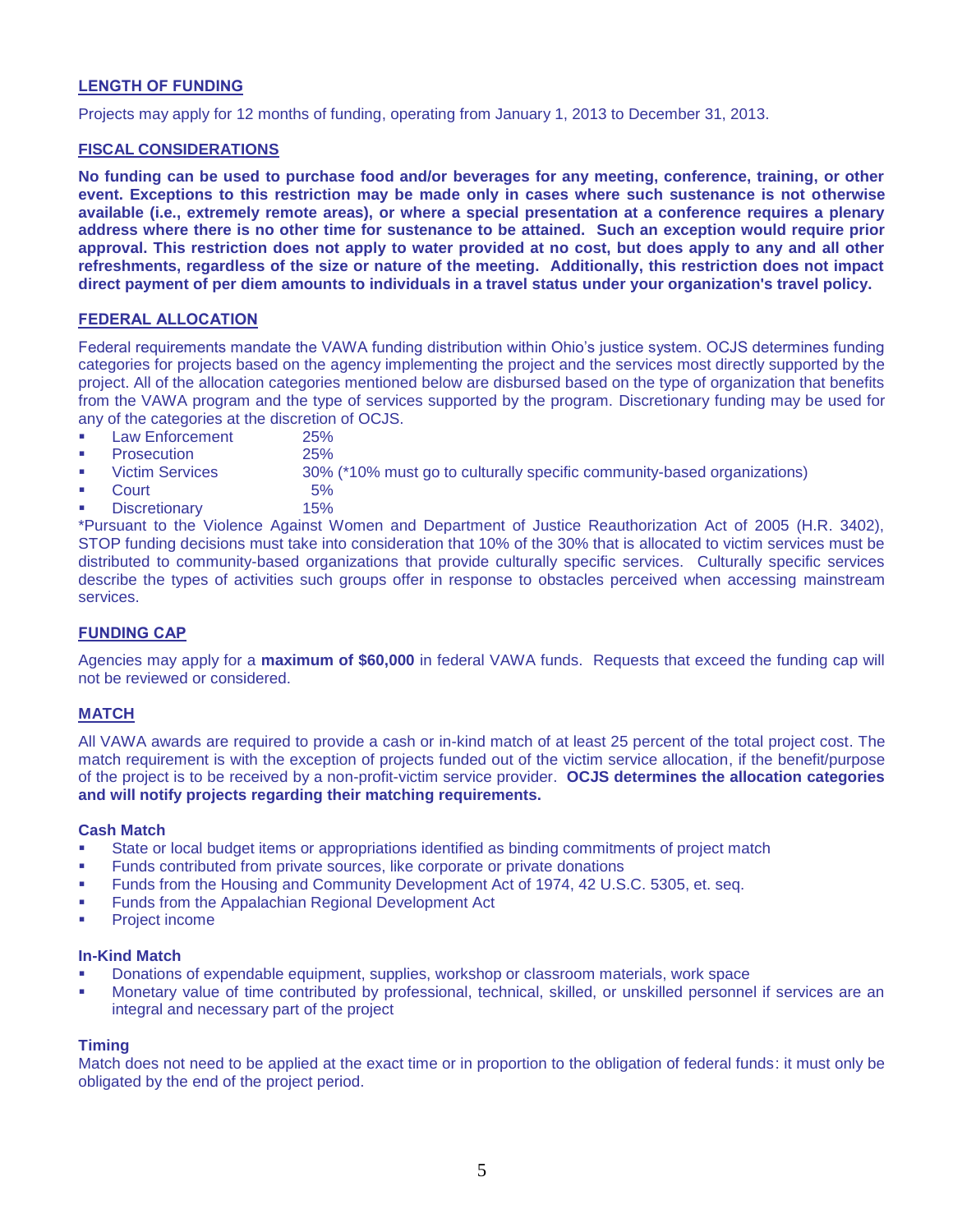#### **PROPOSAL COMPONENTS**

Use the following checklist as a general guide for submitting proposals to OCJS. Read the entire VAWA RFP before completing and submitting proposals.

- **Title Page**
- **Problem Statement/Underserved Population**
- **Project Description**
- **Project Objectives**
- **Timeline/Activities**
- **Organization Capacity**
- **Collaboration Board**
- **Executive Summary**
- **Budget**

#### **FORMAT AND SUBMISSION**

#### **APPLY ONLINE!**

**VAWA applicants may apply for OCJS grants online** 

#### **at:[www.ocjsgrants.com](https://portals.ocjs.ohio.gov/ogss/login.aspx)**

- **1. Register to use the system. NOTE: If you have already registered as a DRC grantee please use that log in information to access the system.**
- **2. Work on your grant over an extended period of time, saving changes until you're ready to preview and submit your final proposal to OCJS.**
- **3. Print an e-confirmation of your VAWA submission.**
- **Applications are submitted online through the OCJS Grants Management System, by 5 p.m. on May 31, 2012. visit: [www.ocjsgrants.com.](http://www.ocjsgrants.com/) Late applications will not be reviewed or considered for funding. Failure to follow the specified requirements will also result in the application not being reviewed or considered for funding.**

**IMPORTANT: Applications must be in the APPLICATION SUBMITTED STATUS in the OCJS Grants Management System to be considered for funding.**

For technical assistance on any part of the VAWA application, call OCJS at: 614.466.7782 and ask to speak to your Grants Coordinator. Regional Contacts: <http://www.ocjs.ohio.gov/grants.stm>

If applying for a local project in Cuyahoga, Franklin, or Lucas counties, please contact:

**Cuyahoga County** Paula Young **Communist Communist Crandall** Cuyahoga County Department of Public Safety and Justice Services 310 W. Lakeside Ave. Suite 795-A Cleveland, Ohio 44113 Telephone: 216.443.5924 [pyoung@cuyahogacounty.us](mailto:mnewman@cuyahogacounty.us)

**Franklin County** Office of Homeland Security and Justice Programs 373 S. High Street, 25th Floor Columbus, Ohio 43215 Telephone: 614.462.5577 [kbcrandall@franklincountyohio.gov](mailto:kbcrandall@franklincountyohio.gov)

**Lucas County** Ann Bowland Criminal Justice Coordinating Council One Government Center, Suite 1720 Toledo, Ohio 43604 Telephone: 419.213.3828 [ann.bowland@NORIS.ORG](mailto:holly.matthews@NORIS.ORG) 

If applying for a local project in Montgomery County, please apply to OCJS through the online system; and submit a copy of your application to the contact listed below:

#### **Montgomery County**

Joe Spitler Montgomery County Criminal Justice Council 451 West Third Street, 11<sup>th</sup> Floor Dayton, Ohio 45422-1326 Telephone: 937.224.8425 Fax: 937.496.7723 [spitlerj@mcohio.org](mailto:spitlerj@mcohio.org)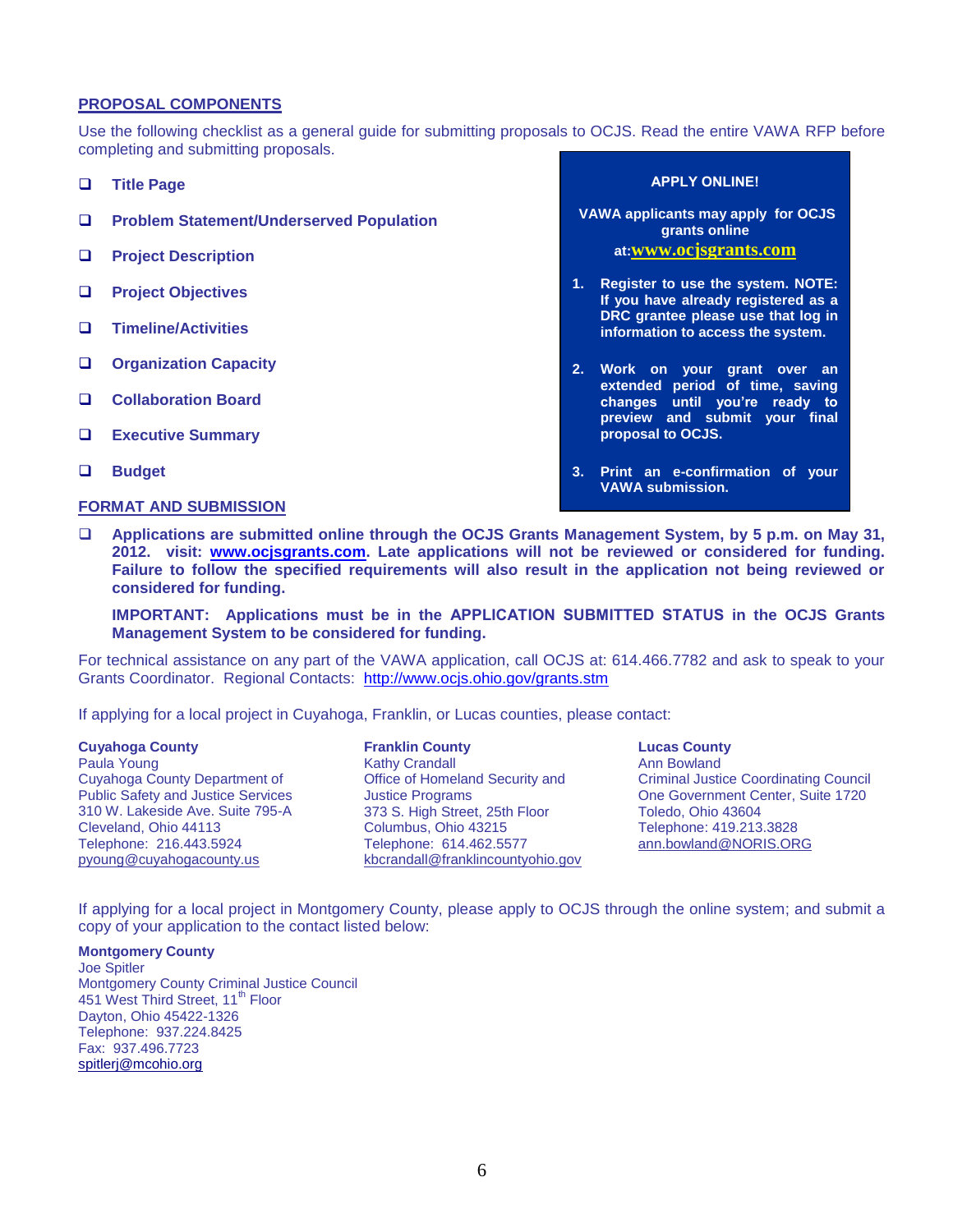#### **STOP VIOLENCE AGAINST WOMEN ACT (VAWA) GRANT PROGRAM AREAS: GOALS AND REQUIREMENTS**

| <b>Program Area</b>                                                          | Goal                                                                                                                                                                                                                                                                                                                                                                                                         | <b>Project Description Requirements</b>                                                                                                                                                                                                                                                                                                                                                                                                                                                                                                                                                                                                                                                                                                                                                                                                            |  |  |
|------------------------------------------------------------------------------|--------------------------------------------------------------------------------------------------------------------------------------------------------------------------------------------------------------------------------------------------------------------------------------------------------------------------------------------------------------------------------------------------------------|----------------------------------------------------------------------------------------------------------------------------------------------------------------------------------------------------------------------------------------------------------------------------------------------------------------------------------------------------------------------------------------------------------------------------------------------------------------------------------------------------------------------------------------------------------------------------------------------------------------------------------------------------------------------------------------------------------------------------------------------------------------------------------------------------------------------------------------------------|--|--|
| VA <sub>1</sub><br>Training                                                  | Train law enforcement, judges, court<br>personnel, and prosecutors to more<br>effectively identify and respond to violent<br>crimes against women including the crimes<br>of sexual assault, domestic violence, and<br>dating violence.                                                                                                                                                                      | ×<br>Identify training topics, speakers, audience, dates, and locations.<br>$\overline{\phantom{a}}$<br>Describe policies and procedures resulting from training.<br>$\overline{\phantom{a}}$<br>Identify evaluation instrument to determine training effectiveness.                                                                                                                                                                                                                                                                                                                                                                                                                                                                                                                                                                               |  |  |
| VA <sub>2</sub><br>Enhancement<br><b>Efforts</b>                             | Develop, train, or expand units of law<br>enforcement, judges, court personnel, and<br>prosecutors specifically targeting violent<br>crimes against women including the crimes<br>of sexual assault and domestic violence.                                                                                                                                                                                   | $\mathcal{L}_{\mathcal{A}}$<br>Describe strategy to improve investigation and evidence collection.<br>$\overline{\phantom{a}}$<br>Describe domestic violence/sexual assault training for new law enforcement<br>officers or prosecutors.                                                                                                                                                                                                                                                                                                                                                                                                                                                                                                                                                                                                           |  |  |
| VA <sub>3</sub><br><b>Policy and Protocol</b><br>Development                 | Develop and implement more effective law<br>enforcement, court, and prosecution<br>policies, protocols, orders, and services<br>devoted to preventing, identifying, and<br>responding to violent crimes against women<br>including the crimes of sexual assault and<br>domestic violence.                                                                                                                    | $\mathcal{L}_{\mathcal{A}}$<br>Describe current policies and protocols.<br>$\overline{\phantom{a}}$<br>Identify how and when the proposed policy or protocol will be implemented.                                                                                                                                                                                                                                                                                                                                                                                                                                                                                                                                                                                                                                                                  |  |  |
| VA <sub>4</sub><br>Data Collection and<br>Communication<br><b>Systems</b>    | Develop, install, or expand data<br>collection/communication systems linking<br>law enforcement, prosecution, and courts to<br>identify and track arrests, protection orders,<br>violations of orders, prosecutions, and<br>convictions for violent crimes against<br>women including sexual assault and<br>domestic violence to report data to the<br>National Instant Criminal Background<br>Check System. | ×<br>Identify whether project will develop a new system or update existing system.<br>$\blacksquare$<br>Describe technical, procedural, organizational changes required.<br>Identify staff for technical support after grant ends.<br>×<br>×<br>Describe how data will be shared among agencies.<br>×<br>Personnel costs are unallowable; consultant costs are permitted.                                                                                                                                                                                                                                                                                                                                                                                                                                                                          |  |  |
| <b>VA 5</b><br><b>Victim Service Programs</b><br>and Visitation Centers      | Develop, enlarge, or strengthen victim<br>service programs including sexual assault,<br>domestic violence, and dating violence<br>programs; develop or improve victim<br>services delivery to underserved<br>populations; provide specialized domestic<br>violence court advocates where protection<br>orders are frequently granted; increase<br>case reporting; reduce attrition rates for<br>cases.       | <b>Victim Services</b><br>$\overline{\phantom{a}}$<br>Describe how project provides safety planning, legal advocacy and<br>confidentiality for female victims.<br><b>Visitation Centers</b><br>×<br>Describe Visitation Center security, space, supervision, and hours of operation.<br>$\mathcal{L}_{\mathcal{A}}$<br>Describe how often and what type of domestic violence training project staffs<br>receive.<br>$\overline{\phantom{a}}$<br>Demonstrate need/uniqueness of the service area.<br>×<br>Describe procedures to address liability issues.<br>$\overline{\phantom{a}}$<br>Provide letters of participation from Court and Jobs and Family Services.<br>×<br>Describe sources of referrals to the Visitation Center.<br>Describe the target population.<br>ш                                                                         |  |  |
| VA <sub>6</sub><br><b>Stalking Programs</b>                                  | Develop, enlarge, or strengthen programs<br>to address stalking.                                                                                                                                                                                                                                                                                                                                             | <b>Law Enforcement</b><br>×<br>Describe preventive/self-protection measures victims will receive.<br>×<br>Identify how project will enforce foreign protection orders.<br>Describe law enforcement training on various stalking issues, including laws,<br>×<br>early intervention, stalking case monitoring, and lethality assessments.<br><b>Prosecutors</b><br>×<br>Describe victim education to collect offender behavior evidence.<br>Describe support for victims seeking protection orders.<br>и<br>Describe training for prosecutors on laws and prosecutorial techniques for<br>×<br>stalking cases.<br><b>Victim Service Providers</b><br>×<br>Describe preventive/self-protection measures victims will receive.<br>Describe support for victims seeking protection orders.<br>×,<br>Describe victim education on stalking issues.<br>× |  |  |
| VA <sub>7</sub><br><b>Sexual Assault Nurse</b><br><b>Examiners</b><br>(SANE) | Train sexual assault forensic medical<br>examiners in collection and preservation of<br>evidence, analysis, and prevention for<br>expert testimony, and to provide treatment<br>of trauma related to sexual assault.<br><b>Training Costs Only</b>                                                                                                                                                           | ш<br>Identify training topics, speakers, audience, dates, and locations.<br>$\blacksquare$<br>Provide number of agency staff to receive SANE training, and their job<br>responsibilities.<br>×<br>Describe project Collaboration Board, including a Sexual Assault Response<br>Team consisting of law enforcement, rape crisis center, prosecutor's office, and<br>sexual assault nurse examiners.                                                                                                                                                                                                                                                                                                                                                                                                                                                 |  |  |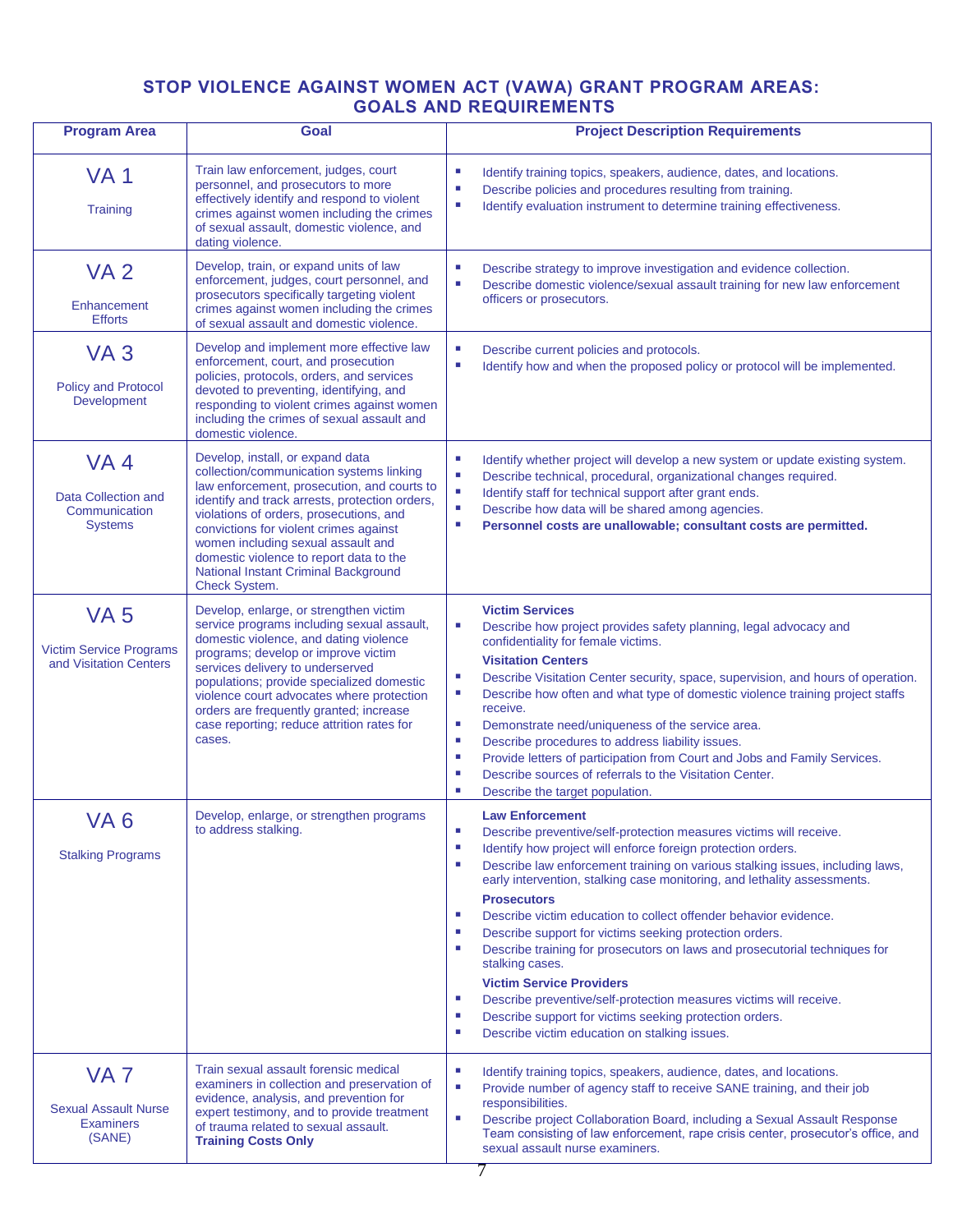### **STOP VIOLENCE AGAINST WOMEN ACT (VAWA) GRANT PROPOSAL NARRATIVE**

#### **Problem Statement and Underserved Population**

Applicants should explain or clearly describe the problem or issue to be addressed, and its impact on the community. The application will be evaluated as to how effectively it:

- clearly describes the nature and scope of the problem, justifies the need for assistance, and relates the problem and the need for assistance to the scope of the Violence Against Women Act Grant Program. The development of the nature and scope of the problem should be data driven and the applicant will need to provide relevant state, and local level data/statistics as well as agency statistics to document the problem addressed.
- discusses the short and long-term consequences for the community if the problem identified is not addressed. More specifically, the applicant should discuss what will happen to the community if the proposed project is not funded.
- clearly describes the target population to be served in terms of population size and demographic characteristics, including any relevant local statistics that link the need for assistance to this particular target population. The applicant should clearly identify at least one underserved population (see below for description) as part of the target population to receive outreach and services. The rationale for selecting the target population should be reasonable given the objectives of the project and the approach described in the project description section of the application.
- identifies other resources in the community that are currently available to address the problem and explains why existing resources are not sufficient to address the problem. If no resources exist, the applicant should discuss the gaps in services and link how the proposed project will help alleviate those gaps.

#### **Underserved Population**

VAWA underserved populations include geographic location (rural isolation), underserved racial and ethnic populations, special needs populations (language barriers, disabilities, alienage, or age); or any other population determined to be underserved by the U.S. Attorney General or by the Secretary of Health and Human Services, as appropriate. All projects must identify at least one underserved population.

- What is the underserved population your project will serve?
- Why is this population currently underserved?
- How will the project meet the needs of the underserved population?

#### **Project Description**

Applicants should describe a plan of action that the proposed project will implement in order to address the identified problem discussed in the problem statement. The application will be evaluated as to how effectively it:

- clearly describes the proposed activities and approach (i.e., model or practice) to be taken given the nature of the problem to be addressed. The approach should seem logical given the characteristics and needs of the identified target population (including the underserved population).
- discusses the evidence that shows that the model or practice is effective with the target population. Documents the evidence that the model or practice chosen is (are) appropriate for the outcomes the program wants to achieve. Clearly justifies why the particular program model was selected for implementation. **Applicants should provide a detailed discussion on their plan to implement a model that is evidence-based or grounded in best practices of the field.** For more information on evidence-based practices, go to <http://www.ocjs.ohio.gov/ebp.stm>
- clearly demonstrates how they will achieve fidelity to the best practice model being implemented. The applicant must provide adequate discussion of the necessary resources that are required to implement the approach or response outlined. The resources should be reasonable given the scope and detail of the identified approach.

#### **Project Objectives**

Applicants should describe the outcomes or changes anticipated as a result of the proposed project. The achievement of the objectives should provide an outcome that reflects a measurable change for the target population due to the services offered by the program. **Provide two objectives**, with performance measures and baseline numbers that further the goal of the selected Program Area. The application will be evaluated on how effectively it:

- clearly identifies project objectives (measured change as a result of implementing the proposed project)
- clearly identifies performance measures (how you will measure that change, what instruments and/or tools are to be used, etc.)
- clearly identifies any baseline data that exists.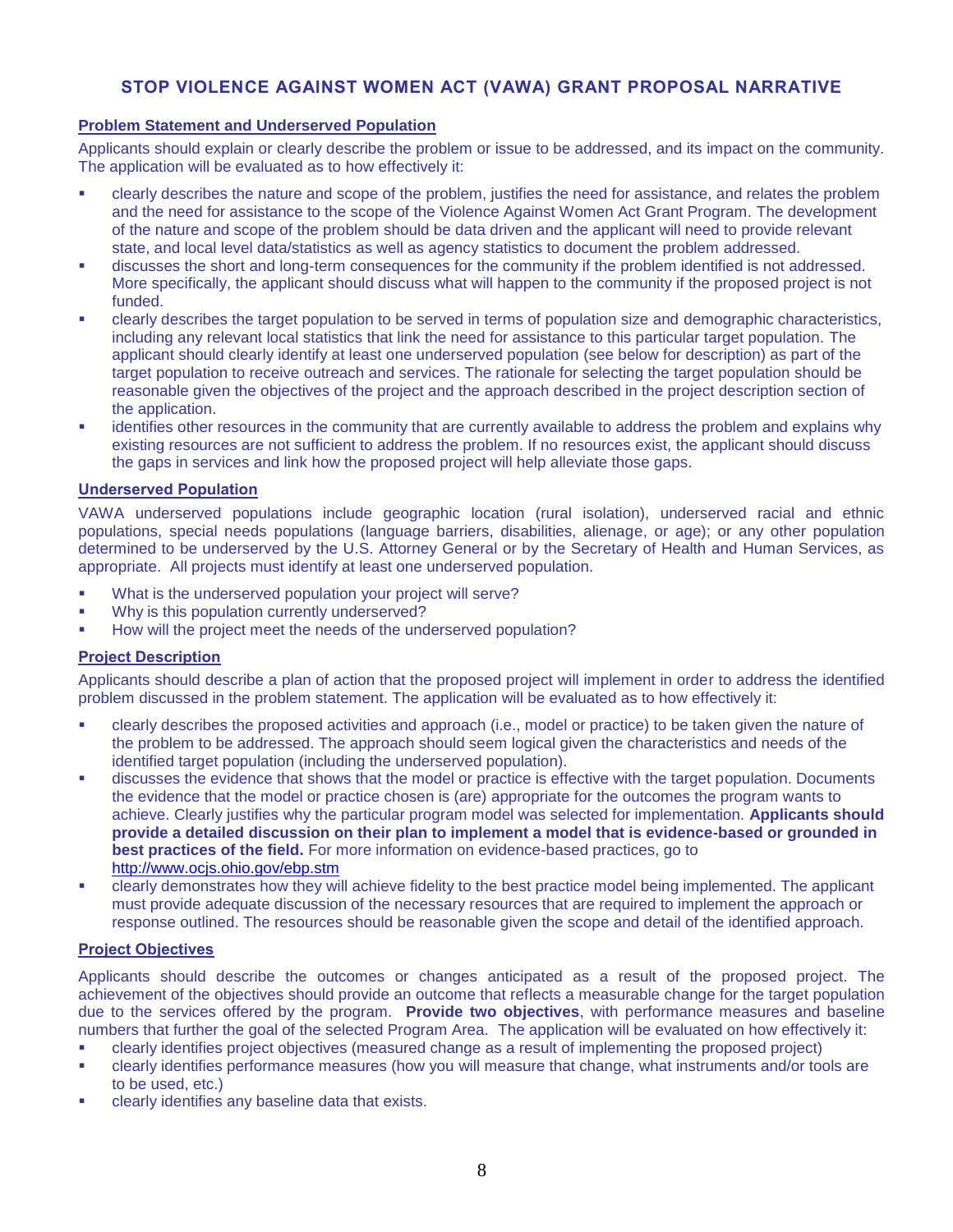| <b>DEFINITION /</b><br><b>EXAMPLE</b>             | <b>OBJECTIVE / OUTCOME</b><br><b>Measure of change that will</b><br>result from the proposed<br>project during project<br>period.                                                                                                              | <b>PERFORMANCE INDICATOR</b><br>Information collected to<br>document expected changes.                                                        | <b>BASELINE NUMBER</b><br><b>Number documenting what</b><br>occurred during the past<br>year.                                                                                               | <b>PERFORMANCE DATA</b><br><b>COLLECTION</b><br>The method in which the<br>data will be collected and<br>the means by which it will<br>be stored for later analysis.                                                                                                                                                                                                                            |
|---------------------------------------------------|------------------------------------------------------------------------------------------------------------------------------------------------------------------------------------------------------------------------------------------------|-----------------------------------------------------------------------------------------------------------------------------------------------|---------------------------------------------------------------------------------------------------------------------------------------------------------------------------------------------|-------------------------------------------------------------------------------------------------------------------------------------------------------------------------------------------------------------------------------------------------------------------------------------------------------------------------------------------------------------------------------------------------|
| <b>EXAMPLE:</b><br><b>OBJECTIVE</b><br>(Increase) | Increase by 5 percent the<br>number of law enforcement<br>officers receiving domestic<br>violence training in<br><b>Carnation County by</b><br>December 31, 2013.                                                                              | The number of law<br>enforcement officers<br>receiving domestic violence<br>training in Carnation County.                                     | 250 law enforcement<br>officers received domestic<br>violence training in<br><b>Carnation County between</b><br>January 1, 2012 and<br><b>December 31, 2012</b>                             | Data on each domestic<br>violence training program<br>(program description,<br>program coordinator, target<br>audience, date of program,<br>number of attendees, etc.)<br>will be documented by the<br>program's coordinator as it<br>occurs, and all programs<br>will be captured in<br>spreadsheet format so that<br>calculations can be made<br>across the programs for the<br>grant period. |
| <b>EXAMPLE:</b><br><b>OBJECTIVE</b><br>(Decrease) | 95% reduction in the number<br>of incidents of violence<br>against a spouse or<br>significant other among<br>those successfully<br>completing the Hamilton<br><b>County Batterer's</b><br><b>Intervention Program by</b><br>December 31, 2013. | The number of reported<br>incidents of domestic<br>violence through Hamilton<br><b>County for those completing</b><br>the program.            | 90% reduction in the<br>number of incidents of<br>violence against spouse or<br>significant other reported<br>to local law enforcement<br>between January 1, 2012<br>and December 31, 2012. | Program staff will receive a<br>monthly report from the<br>agency responsible for<br>supervision documenting<br>the number of new<br>incidents of domestic<br>violence that participants<br>are charged with. This<br>information will be<br>collected by program staff<br>in a spreadsheet for ease of<br>calculation for the grant<br>period.                                                 |
| <b>EXAMPLE:</b><br><b>OBJECTIVE</b><br>(Maintain) | Maintain the current level of<br>client satisfaction with<br>services being delivered<br>between January 1, 2013<br>and December 31, 2013.                                                                                                     | The level of client<br>satisfaction as reported on<br>the Client satisfaction survey<br>administered upon<br>termination from the<br>program. | Participants reported a 95%<br>satisfaction rate on<br>delivered services between<br>January 1, 2012 and<br>December 31, 2012.                                                              | <b>Program staff will distribute</b><br>client satisfaction surveys<br>to each program<br>participant. Data will be<br>collected from all returned<br>surveys and these results<br>will be entered into a<br>spreadsheet for ease of<br>calculation for the grant<br>period.                                                                                                                    |

#### **Timeline and Activities**

Applicants should describe how the programmatic and grant administrative activities as well as the related outcomes and objectives will be reasonably achieved in the given project period. Application will be evaluated as to how effectively it:

- presents a comprehensive, thorough timeline that is well-defined and comprehensively specifies what will be done, who (individuals and organizations) will do it, and when it will be accomplished. Include activities such as anticipated collaboration board meetings, OCJS grant reporting deadlines and any other activities specific to the project. The timeline should be reasonable given the nature of the problem, the target population, and the approach/response discussed in earlier sections of the application.
- if applicable, include any other deliverables that will be created and/or used throughout the project.

#### **Organization and Staff Capacity**

Applicants should provide a comprehensive discussion of the history and accomplishments of the organization responsible for implementing the project. Identify any key staff that will be involved in the project, including the project director and other individuals who will be responsible for administering the grant and implementing the program. Application will be evaluated as to how effectively it:

 clearly identifies the mission of the agency that will serve as the subgrantee and/or implementing agency. The application should clearly demonstrate the capacity of the subgrantee and implementing agency to administer grants of similar size and scope as the project submitted for funding. The applicant should demonstrate that they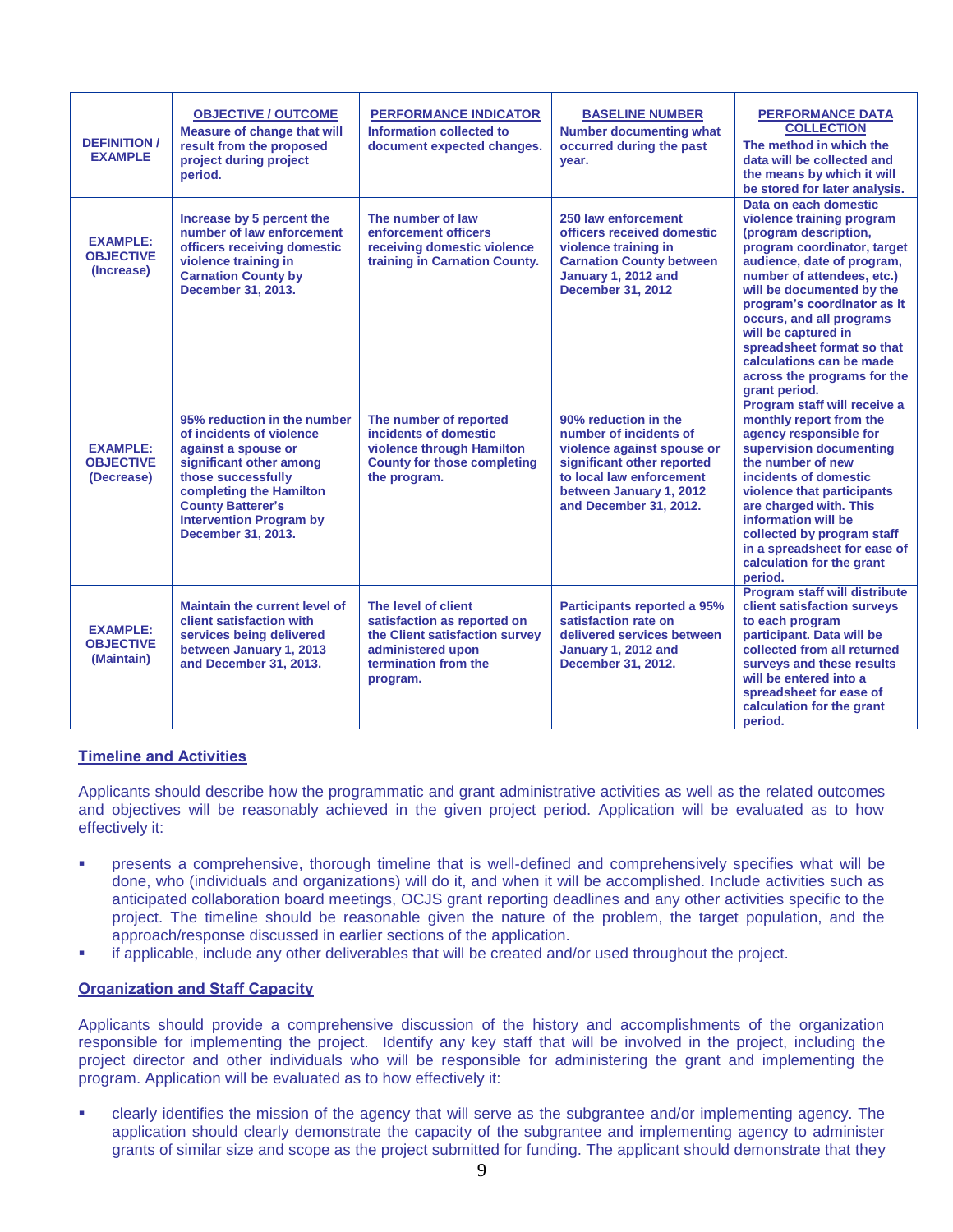have adequate resources (i.e. personnel/staff, infrastructure to support additional program, computers, software, etc.) to implement the project as proposed.

- clearly identifies the key staff, including any volunteers that will be participating in the proposed project, including their qualifications, experience, and education.
- discuss how successful completion of the project is realistic given the key staff implementing the project. In cases where positions have not been filled, the applicant should clearly describe a reasonable approach and criteria to hire experienced and qualified staff.

Describe organizational, staff capacity, and developmental efforts surrounding issues of cultural competency:

- describes how issues of cultural competency, outreach, and services have been translated into planning for the particular project or program reflecting the racial make-up of the board, staff, volunteers, and victims served;
- explains the staff recruitment process and describes staff retention techniques;
- discusses how the organization addresses anti-oppression in their mission statement and requires staff to attend training on issues of anti-oppression and privilege;
- describes outreach and programming offered.

*Pursuant to the Violence Against Women and Department of Justice Reauthorization Act of 2005 (H.R. 3402), STOP funding decisions must take into consideration that 10% of the 30% that is allocated to victim services must be distributed to community-based organizations that provide culturally specific services. The definition of culturally specific services describes the types of activities such groups would offer to overcome obstacles to access more traditional services. This also means that mainstream programs that have a goal of serving underserved populations must ensure that they offer full linguistic access and culturally specific services. An organization which possesses a good grounding in cultural competency will naturally develop the appropriate outreach and services to yield culturally and linguistically desired service related outcomes.* 

#### **Collaboration Board**

Collaboration Boards are essential to the funding process as they help projects achieve their goals and objectives. The leadership and direction they provide help projects to achieve their goals and objectives through a shared community vision. Collaboration Boards should be comprised of agency representatives as well as various stakeholders from the community, including but not limited to representatives from children services, community organizations, hospitals, local police departments, and the court system, such as victim advocates, and prosecutors' offices. The Collaboration Board must conduct meetings at least quarterly and keep minutes of discussion items. Describe the collaborative effort between the applicant and other organizations. The application will be evaluated as to how effectively it:

- identifies the organizations that will participate in the Collaboration Board that will be responsible for overseeing the project. Describes their roles and demonstrates their commitment to the project. The applicant may use an existing community board or group to provide oversight to the project and act in the capacity of the Collaboration Board. **Commitment letters will be required from all representatives on the Collaboration Board.**
- describes the extent and nature of the collaborative effort and how the role and function of each organization will support the overall goal of the project. Partner agencies should be clearly linked with their role and function within the collaborative group.
- provides details describing the management of the collaborative group. The applicant should be able to document when quarterly meetings will be held, how members will be notified of upcoming meetings, and the process for distributing and maintaining records of minutes of meetings. If the applicant uses an existing community board or group to serve as the Collaboration Board, describe how the group will provide specific oversight for this project.
- describes how the collaborative group will work together to achieve project goals and objectives.

**Applications must include commitment letters from all Collaboration Board members. Letters must be on the collaboration board member's letterhead and detail each agency's role and commitment as a partner within the proposed project. All applicants will be required to upload collaboration board letters. Failure to do so will result in your application being declared incomplete and you will be ineligible for funding. Collaboration Board Letters and Attachment A are uploaded as an attachment within the Collaboration Board section of the online application.**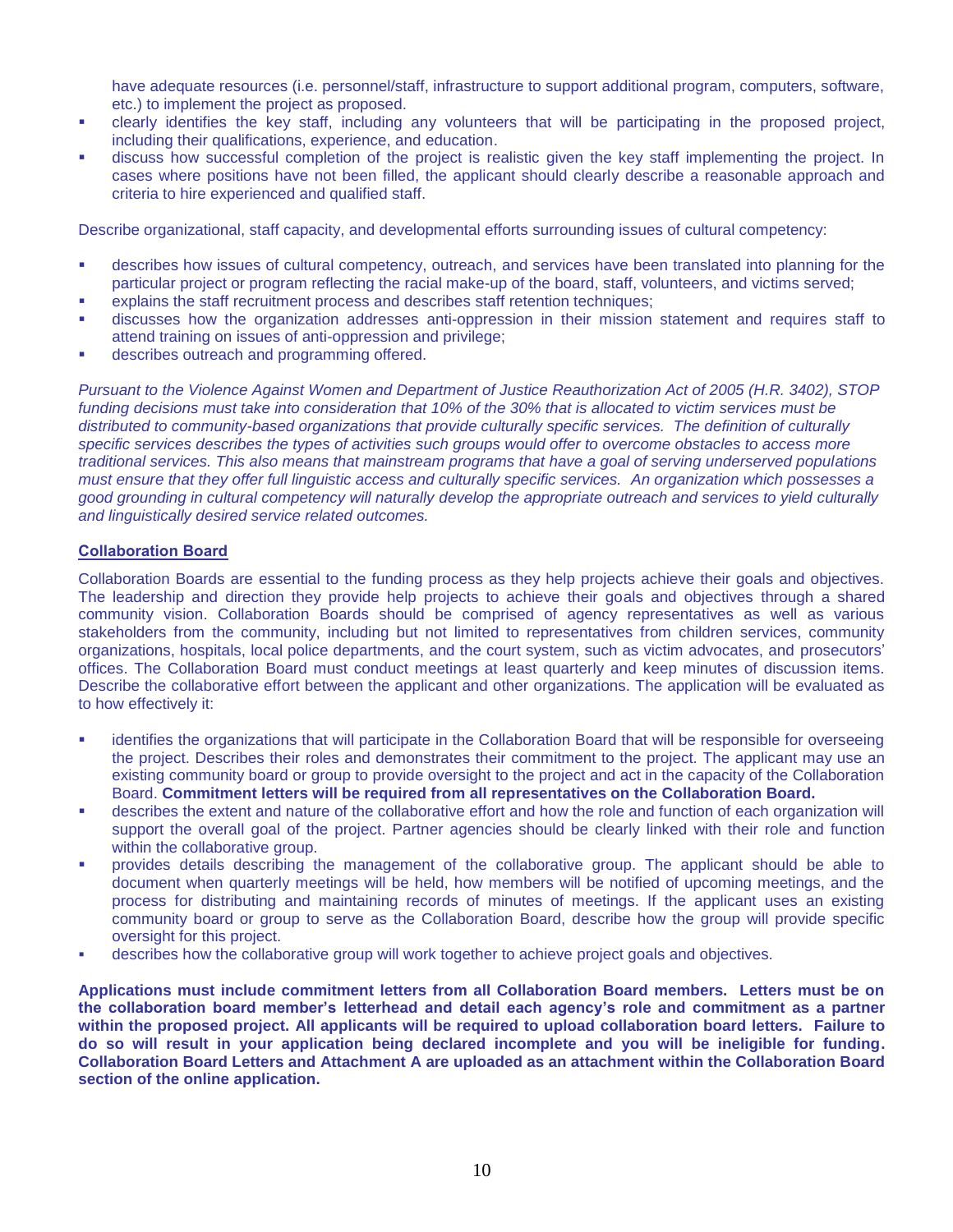#### **Budget**

Describe any costs associated with implementing the program. The application will be evaluated as to how effectively it:

- **•** presents a clear and detailed budget with a narrative that clearly explains and justifies the budget information.
- justifies the costs of the proposed program and the costs are considered reasonable in view of the types and range of activities to be conducted, the number of participants to be served, and the expected results and benefits.
- clearly states how the match funds will be used and the source of the match funds.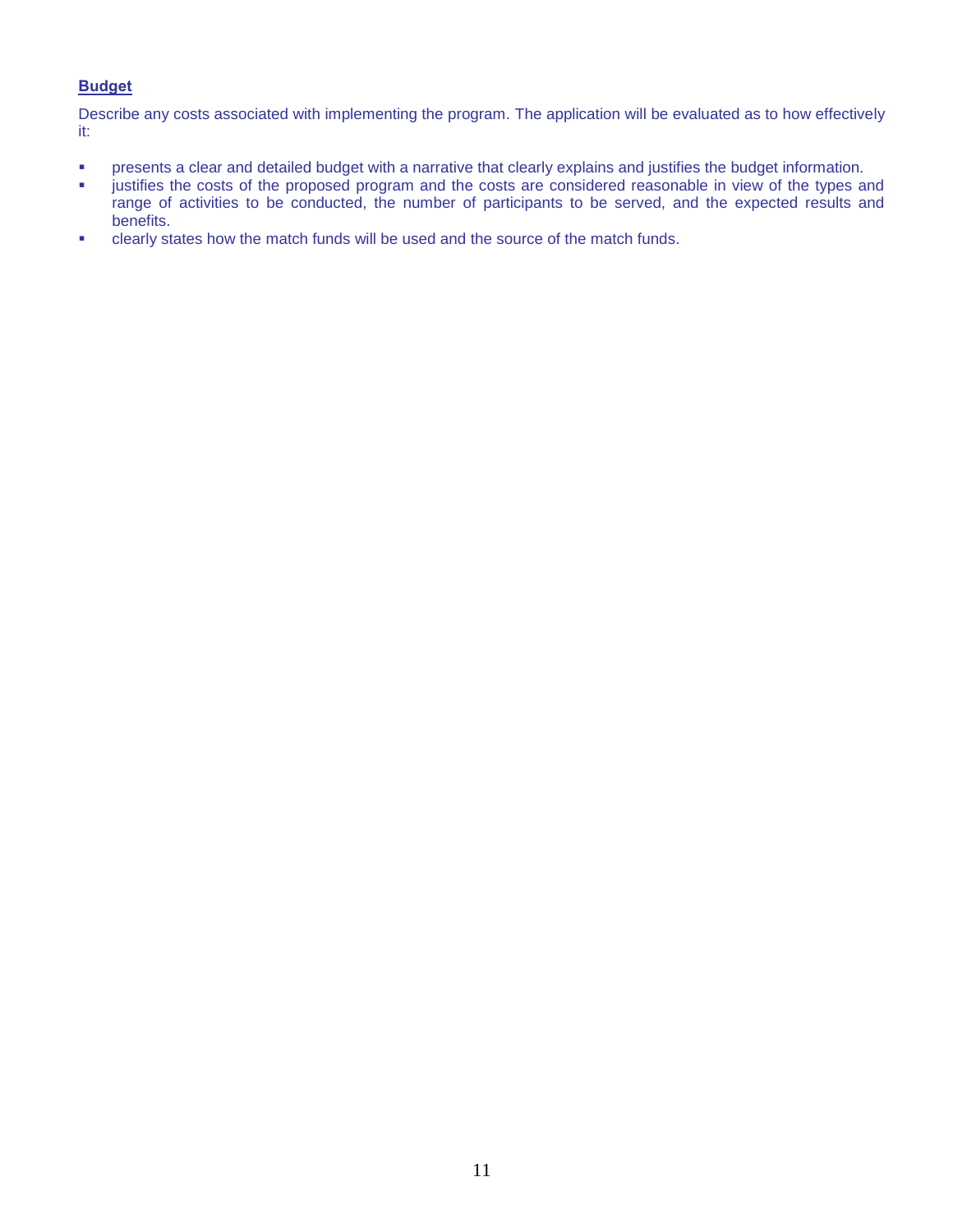#### **UNALLOWABLE COSTS**

Alcoholic Beverages Auto Purchase

- Auto Parts  $\bullet$
- Auto Maintenance
- Auto Leases Only Allowable for Drug Task Forces Awards, Bonuses, or Commissions Bad Debts Basic or Standard Police Equipment Uniforms  $\bullet$ Dry Cleaning Construction Costs/Projects Contingency Provision Funds Contributions and Donations by the Subgrantee or Implementing Agency Corporate Formation Costs Defense and Prosecution of Criminal and Civil Proceedings and Claims Depreciation and Use Allowances on Publicly Owned Buildings Drug Dogs Dual Compensation **Entertainment** Federal Employee Compensation, Consulting Fees, or other Remuneration Fines and Penalties (OBM Circular A-87 Item 20 exception) Food★★ Foreign Travel (outside United States/territories, Canada) Fund Raising General Government Expense (OBM Circular A-87 Item 23 exceptions) Grant Management/Administrative Costs Idle Facilities (OBM Circular A-87 Item 24 exceptions) Incentive Payments Inmate Wages Interest (OBM Circular A-122 Item 19 exceptions) Land Acquisition Lobbying Losses on Other Awards Luxury Items Medicines, Drugs, Pharmaceuticals, or Cosmetics Military-type Equipment/Lethal Weapons Real Estate Recreational Activities Restitution Payments **Snacks** Space Occupied under Lease-to-Own Agreements Sporting Goods/Equipment State and Local Taxes (Standard Conditions exceptions) **Stipends** Tips, Bar Expenses, or Laundry Costs Incurred at Conferences Toys, Games, etc. Under Recovery of Costs under Federal Agreements Vessels or Aircraft
- All costs must directly relate to the goals and objectives of the proposed project. OCJS reserves the right to modify project budgets or provide partial funding.

**★★No funding can be used to purchase food and/or beverages for any meeting, conference, training, or other event. Exceptions to this restriction may be made only in cases where such sustenance is not otherwise available (i.e., extremely remote areas), or where a special presentation at a conference requires a plenary address where there is no other time for sustenance to be attained. Such an exception would require prior approval. This restriction does not apply to water provided at no cost, but does apply to any and all other refreshments, regardless of the size or nature of the meeting. Additionally, this restriction does not impact direct payment of per diem amounts to individuals in a travel status under your organization's travel policy.**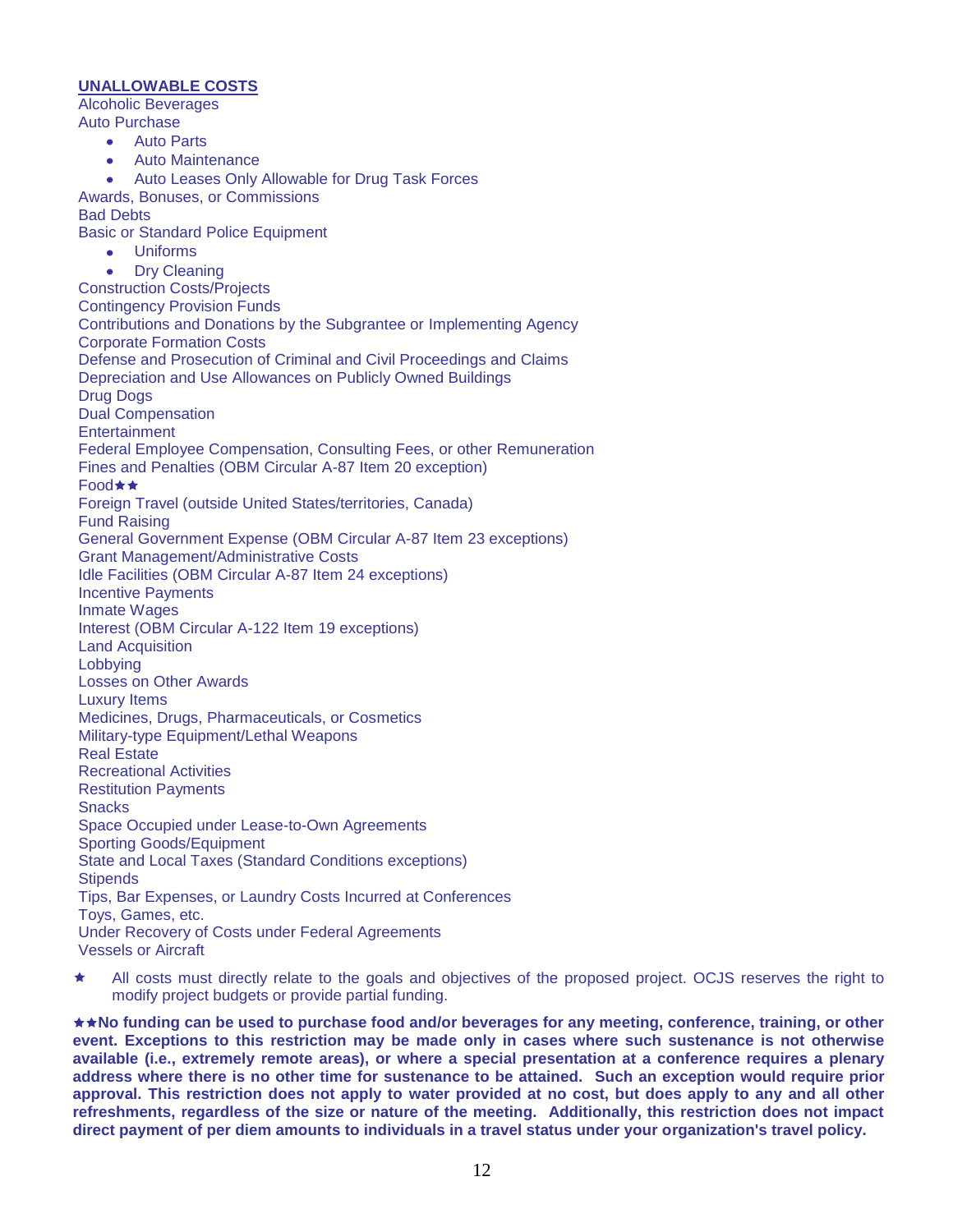Attachment A

Date, 2012

Mr. Karhlton Moore Office of Criminal Justice Services 1970 West Broad Street Columbus, OH 43223

Dear Director Moore,

The (name of the implementing agency) is submitting an application under the FY 2012 Services, Training, Officers, and Prosecutors (S.T.O.P.) Violence Against Women Act Grant Program solicitation. Our agency is aware of the following requirement: 'State and/or local prosecution entities, law enforcement entities, and courts must consult with state or local victim service programs during the course of developing their grant applications in order to ensure that proposed services, activities and equipment acquisitions are designed to promote the safety, confidentiality and economic independence of victims of domestic violence, sexual assault, stalking and dating violence.'

Please see the attached signed letter that documents our compliance with this requirement.

Sincerely,